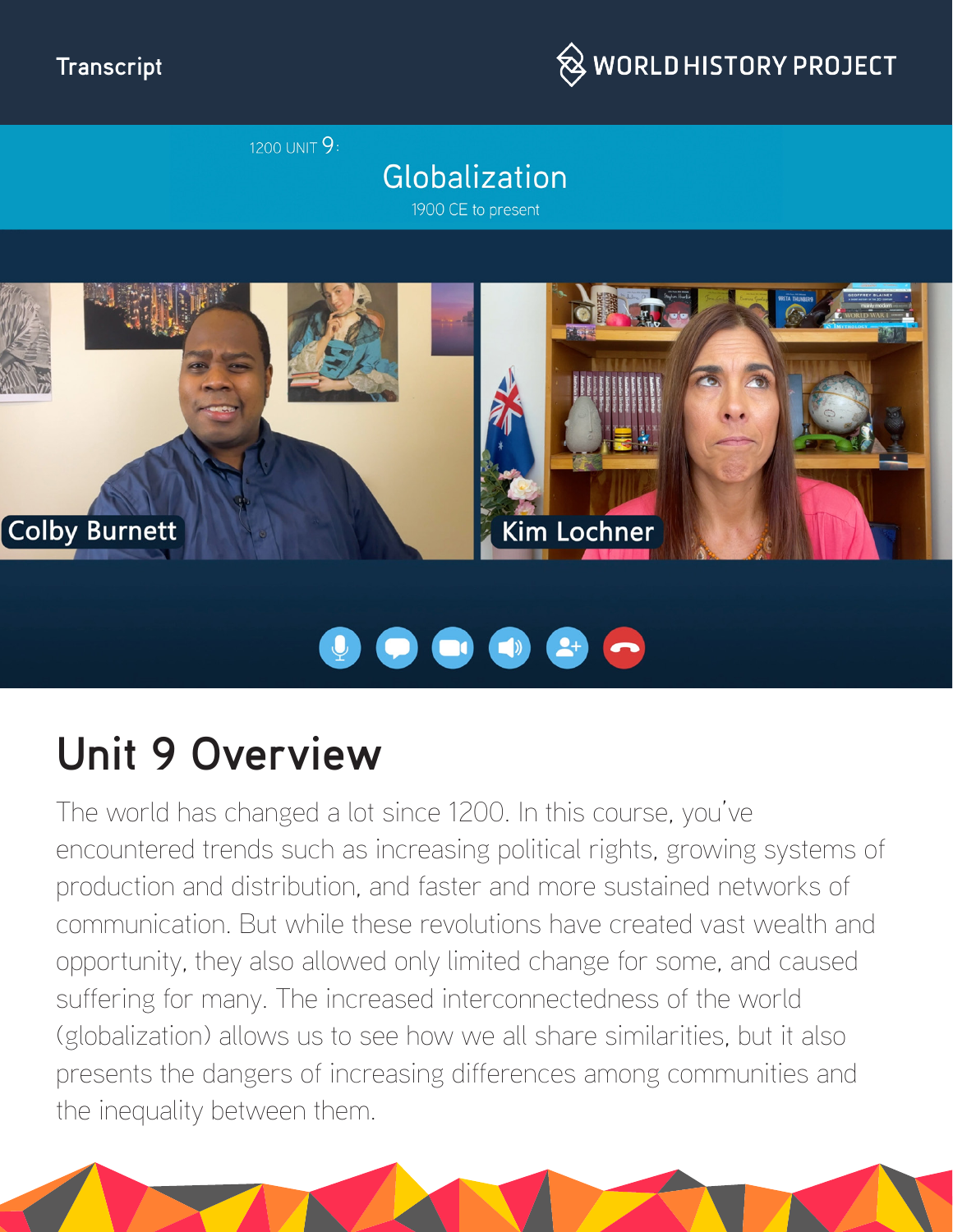

#### **0:01**

Howdy Kim!

Good day Colby!

*Kim Lochner and Colby Burnett in conversation on video chat.*

Hey, I need a good example of globalization for my students, any ideas?

*Kim takes a sip of Coca Cola* Hmm well, if you think about it, you and I are living examples of globalization. We're on opposite sides of the planet, but we speak the same language, we watch a lot of the same TV shows, read a lot of the same news...

Do you like peanut butter and jelly?

Definitely. Do you like vegemite?

Good Lord, what planet are you from?

Hi, I'm Kim Lochner from planet Oz.

And I'm Colby Burnett.

We're introducing Unit 9: Globalization 1900 to the present.

## **0:44**

*Montage of artworks from around the world; an animated map shows communities around the globe being connected by networks of exchange* 

#### **1:21**

*Painted depictions of revolutionary battles around the world*

## **2:05**

*Images and video footage of innovations that came about during the industrial revolution, including steamships, airplanes, and modern-day factories.*

We began this course over 800 years ago. In the year 1200, a diverse tapestry of human communities stretched across the Americas, Afro-Eurasia, and the Pacific. But gradually the threads of this great tapestry were weaved together as longdistance exchange networks expanded and thickened. These exchanges helped launch new trans-oceanic connections in the early modern period from 1450 to 1750. As the Columbian Exchange knitted the world together in a single global system change intensified.

Around 1750 we entered a period we call the long  $19<sup>th</sup>$  century and saw a series of revolutions that created our modern world. Political and national revolutions organized people into different communities and also created two big ideas. One was the idea of the sovereign individual and the other was the nation-state made up of participating citizens. These same revolutions also emphasized the idea of universal rights: rights held everywhere by everyone. All of these ideas spread along networks that had connected people for centuries, but the speed with which they spread was increased by another revolution.

The Industrial Revolution gave us the steamship and the telegraph, then the telephone and the airplane, and then the jet and the internet. These innovations were part of a revolution in production and distribution that allowed people to create products in great volumes to trade around the world. All of this was supported by a new economic system—capitalism—that made some people very rich.

2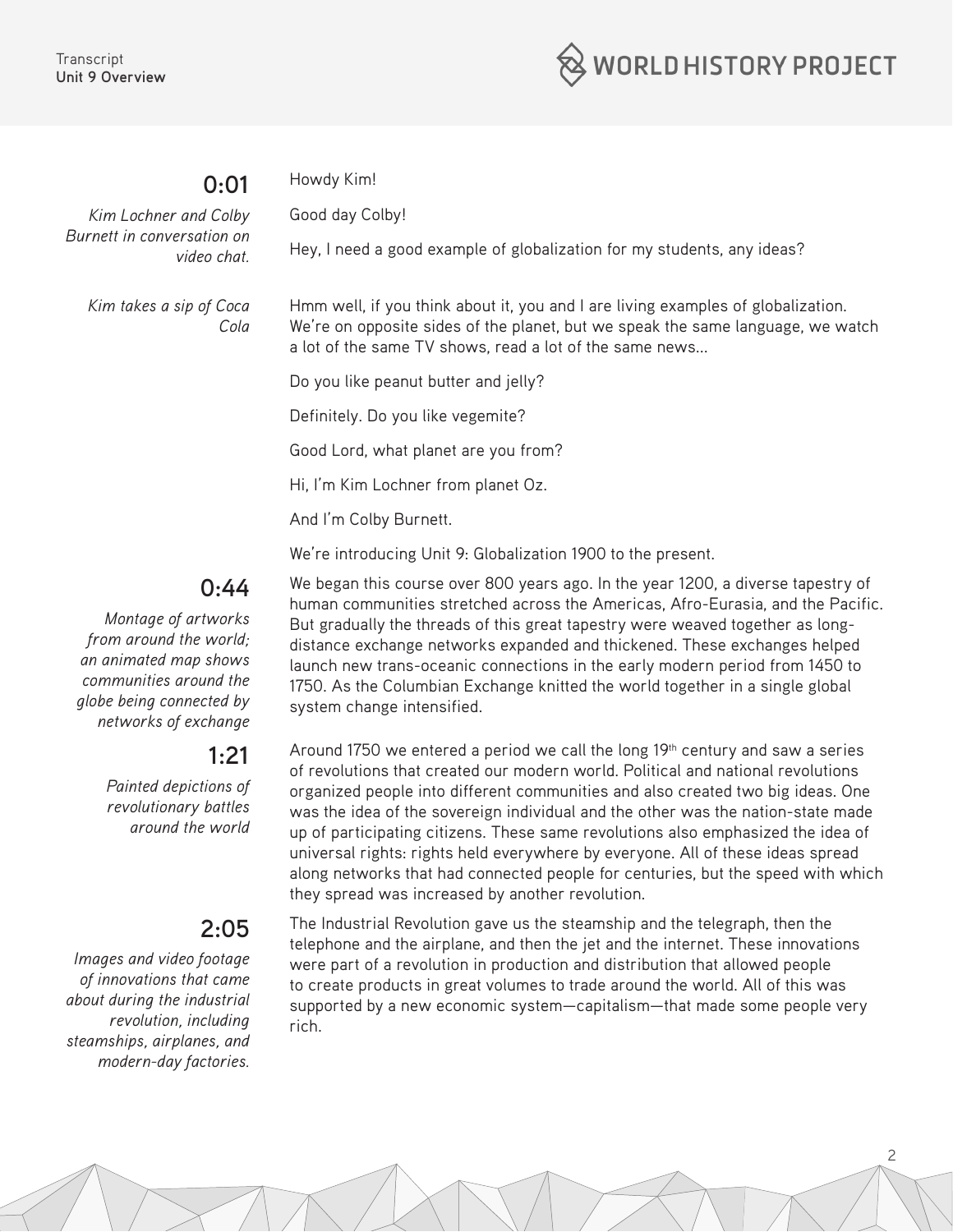**WORLD HISTORY PROJECT** 

**Transcript Unit 9 Overview**

*A montage of artworks and photos show inequality: a painting of wealthy townspeople in front of a great building is contrasted with a photo of small children working in a factory*

#### **2:51**

*Wartime footage; crowds of people stand outside of a sign reading "free soup"; a wildfire rages*

## **3:38**

*Footage of an airport; a photo of the UN; Video of a complex electronic being built; a large shipping container*

*Screen reads: Globalization: global transportation and communication networks; photos of worldwide chains like McDonalds and KFC*

#### **4:32**

*A photo of a very busy and worn down town*

But we also learned that these revolutions were uneven and unequal. They were uneven because they created more rapid transformation in some places than others. And they were unequal because they created vast benefits for some people but only limited change for others and caused great suffering for some.

In the 20<sup>th</sup> century two world wars, the Cold War, and decolonization made it clear that conflict started in one part of the world rarely stayed local. Economic events like the Great Depression quickly turned into global crises and environmental crises in one place began to affect people far away. Why? Because over the last half century or more we have all become increasingly tied together through a process called globalization. People who study globalization have offered many definitions of the term and many different dates for when it started. But no matter how we define it we are describing the process through which interactions and connections have become increasingly global. This process sped up and intensified especially during the 20<sup>th</sup> century.

We can examine globalization through our three frames. First, we can see that a global network has developed. It ties us all together through rapid transportation and communications.

Second, we've developed a global community. We all recognize that we live in an interlinked world.

Finally, there is a global system of production and distribution. We build complex products often in a chain that connects several countries and then ship them to many other countries. But as I mentioned, there isn't universal agreement about what globalization means.

For instance, it is sometimes described as causing a flattening of experience around the world. In other words, as we all connect, share culture and ideas and perhaps become more equal, the world looks flatter to some who study it, like we're all on the same level more or less.

But scholars have suggested that globalization is really lumpy. Because its effects are so uneven, it creates inequalities among communities and people. In this unit we explore this debate. We ask, "How are our lives today similar and different and how can history help explain these variations and commonalities?"

3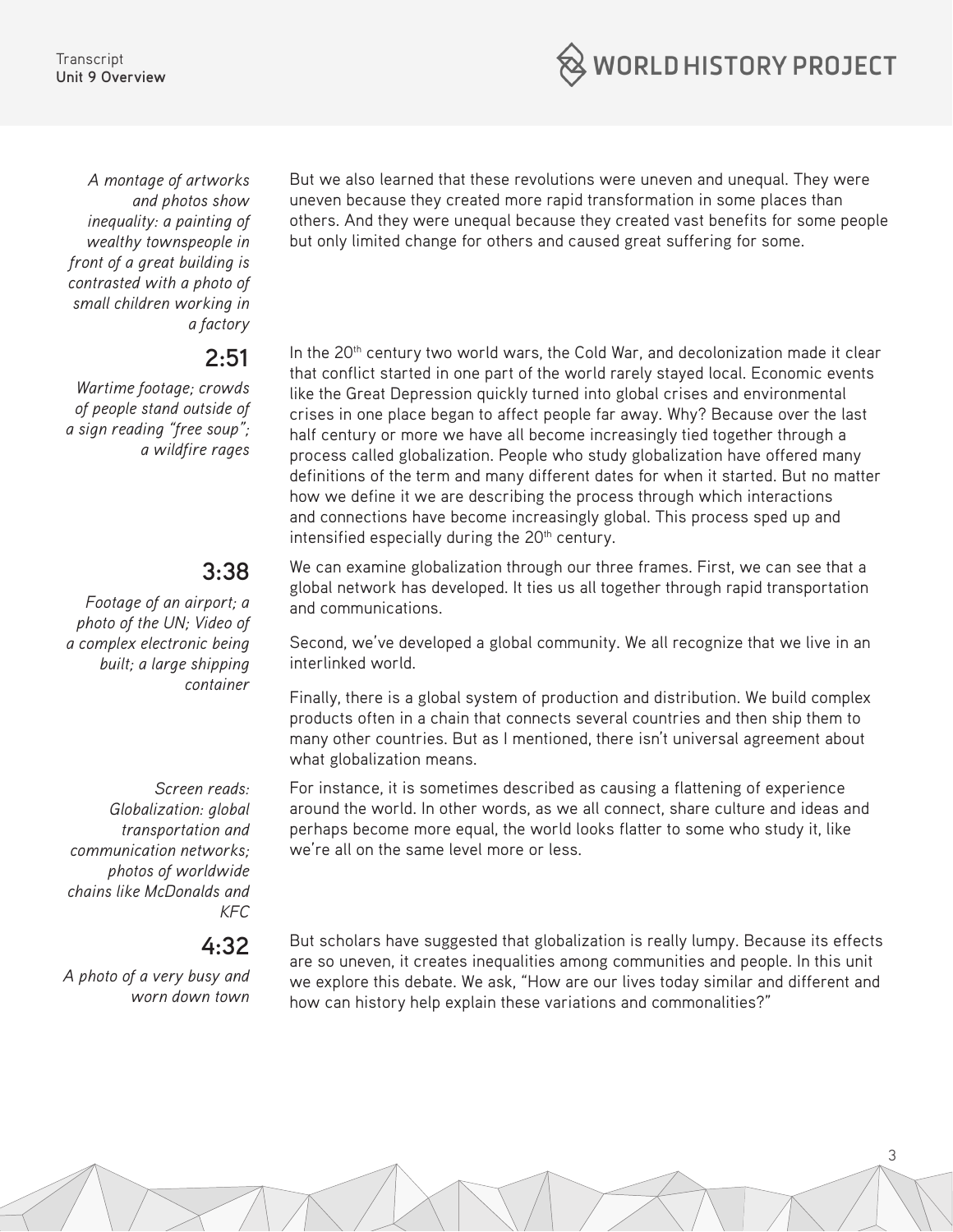

*Chart shows inequality between and within groups with two lines on the same chart. Recently, inequality between groups started to decrease. But Inequality within groups has been rising.*

## **6:00**

*Images of wealthy areas are contrasted with photographs of people that are unhoused.*

## **6:55**

*Photographs of Detroit as a bustling city early in the industrial revolution show busy workers and large automotive factories*

Looking at the data changes the idea that globalization produces a flatter world. In fact, there is some evidence to suggest that globalization can cause inequality as well as reduce it. Let's look at economic data. This chart shows two types of inequality of the past two centuries. The first is inequality between country groups, represented by this red line. Country groups constitute different regions of the world. Some regions, as we have previously learned, became richer through industrialization and imperialism in the long 19<sup>th</sup> century. Others became poorer. We can see that difference by looking at the red line. It shows gradual inequality between richer regions like Europe and North America, and poorer regions like Africa, Latin America, and South Asia. This trend continues throughout the 19<sup>th</sup> and 20<sup>th</sup> centuries, until recently, when the poorer nations began to close the gap.

The world is becoming less unequal, but wait, there's another data line we also need to look at. This blue line tracks inequality within regions or groups of countries with similar income. This line shows that equality within these country groups stayed about even until the early  $20<sup>th</sup>$  century. Then it began to decline as societies became generally more equal. But in the last 30 years that trend reversed itself and inequality within each country group began to rise.

So what does that mean? Is inequality overall on the rise or the decline? How can we tell? We'll look at some answers to this question more closely in this unit. We can also try to understand the challenges and opportunities of globalization by switching scales and zooming in to look at local stories like Detroit, Michigan.

Detroit was one of the greatest success stories of the Industrial Revolution. By 1900 it had a massive and diverse population including large communities of African Americans, Latinx communities, and recent immigrants from Europe. In the early 20<sup>th</sup> century many worked in the new American auto industry, giving Detroit its nickname the Motor City. They produce much of the country's metalworks, paints, and railcars. These industries ship goods around the country and the world, benefiting from globalization. Labor reforms meant that workers receive benefits like the 40-hour work week, a novelty in the country. Detroiters volunteered in the two world wars where many died. And yet, these conflicts also expanded the city's industry as tanks rolled off assembly lines used to make family cars.

**7:43** By the 1960s however, Detroit experienced many of the problems that illustrate the downside of globalization. Not everyone agrees on exactly what went wrong, but we do know that as the rest of the world caught up with capitalist industrialization, factories moved to other regions. Many of these regions had fewer protections for workers, so their production costs were lower. Detroit found it hard to compete. As unemployment rates grew crime increased and living standards dropped. For people in Detroit, the worst affected were factory workers. Managers and specialists, many of whom kept their jobs, moved out to the suburbs. A huge economic divide opened between those who lived in the suburbs and those who remained in the declining city centers. The 2007-2008 global financial crisis only made these problems worse.

4